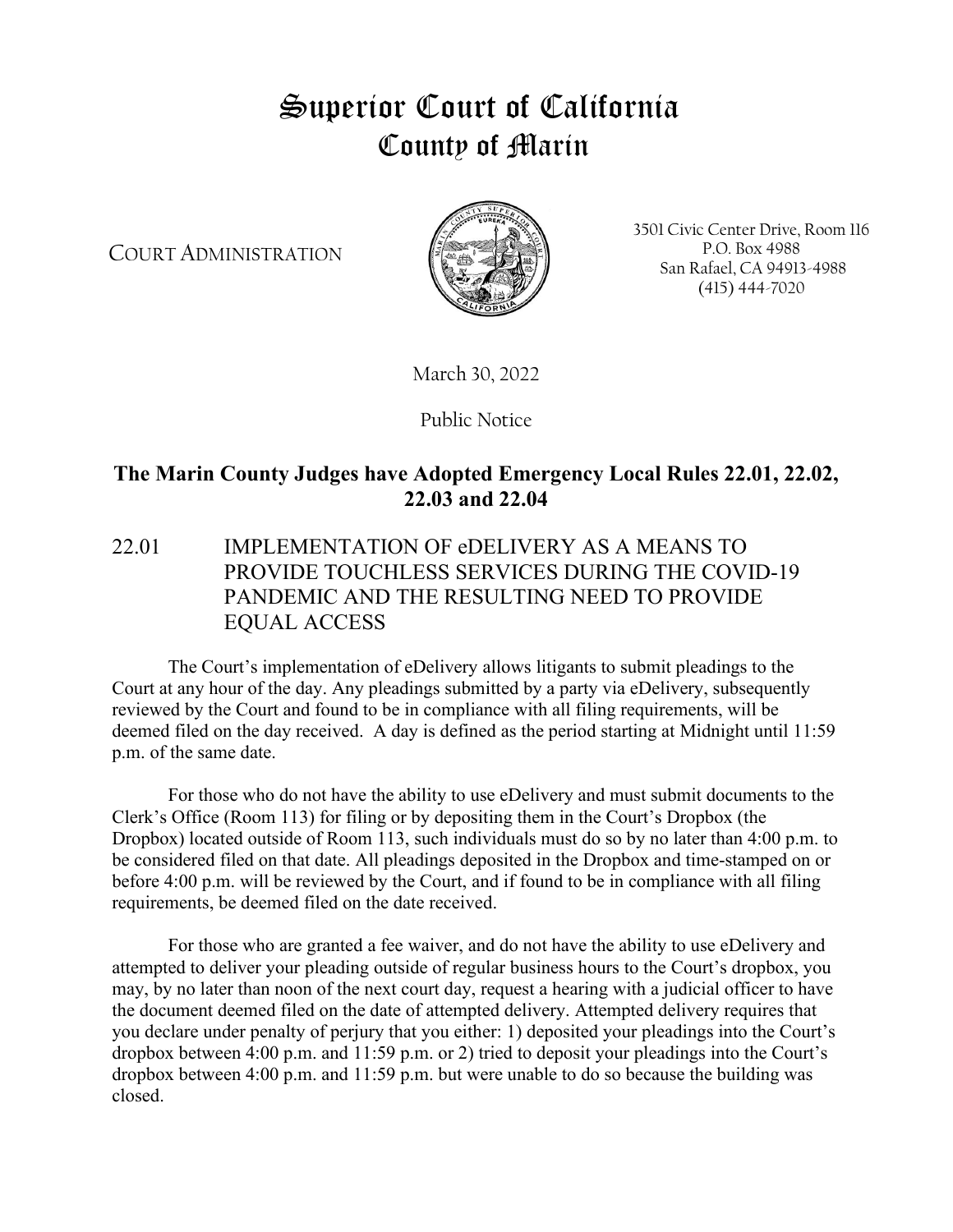#### 22.02 REMOTE APPEARANCES AT NON-EVIDENTIARY HEARINGS IN CIVIL CASES

Unless an in-person appearance is expressly ordered by the court or otherwise required by law, parties are encouraged to appear at non-evidentiary hearings via remote technology rather than in person. By doing so, those persons will be deemed to have requested a remote appearance. No written request to appear remotely is necessary.

Persons intending to appear remotely shall notify all opposing parties of their intention before the hearing. That notice may be given informally, including by telephone, email, or text message. No advance notice to the court of the intention to appear remotely is required prior to the date of the hearing.

If for any reason the court denies the request to allow a remote appearance, the hearing shall be continued to a date at which the parties will be ordered to appear in person.

This rule applies to all non-evidentiary hearings in civil cases as defined in California Rules of Court, rule 1.6(4), except family law cases, which are subject to Emergency Local Rule 22.03. Non-evidentiary hearings are those in which oral testimony will not be received, such as (a) hearings on motions and ex parte applications; (b) case management proceedings such as case management conference; (c) Mandatory Settlement Conferences; and (c) hearings in response to orders to show cause other than those for contempt.

This rule shall remain in effect until July 1, 2023.

## 22.03 REMOTE APPEARANCES AT NON-EVIDENTIARY HEARINGS IN FAMILY LAW MATTERS

Unless an in-person appearance is expressly ordered by the court or otherwise required by law, parties intending to appear remotely shall notify all opposing parties of their intention before the hearing. That notice may be given informally, including by telephone, email or text message. No advance notice to the court of the intention to appear remotely is required prior to the date of the hearing.

If for any reason the court determines that an in-person appearance is required, the hearing may be continued to a date at which the parties will be ordered to appear in person.

This rule applies to all non-evidentiary hearings in cases brought under the Family Code.

Non-evidentiary hearings are those in which oral testimony will not be received, such as (a) hearings on motions, request for orders and ex-parte applications; (b) case management proceedings such as case status conferences, mandatory settlement conferences and trial readiness conferences; and (c) hearings in response to orders to show cause other than those for contempt.

This rule shall remain in effect until July 1, 2023.